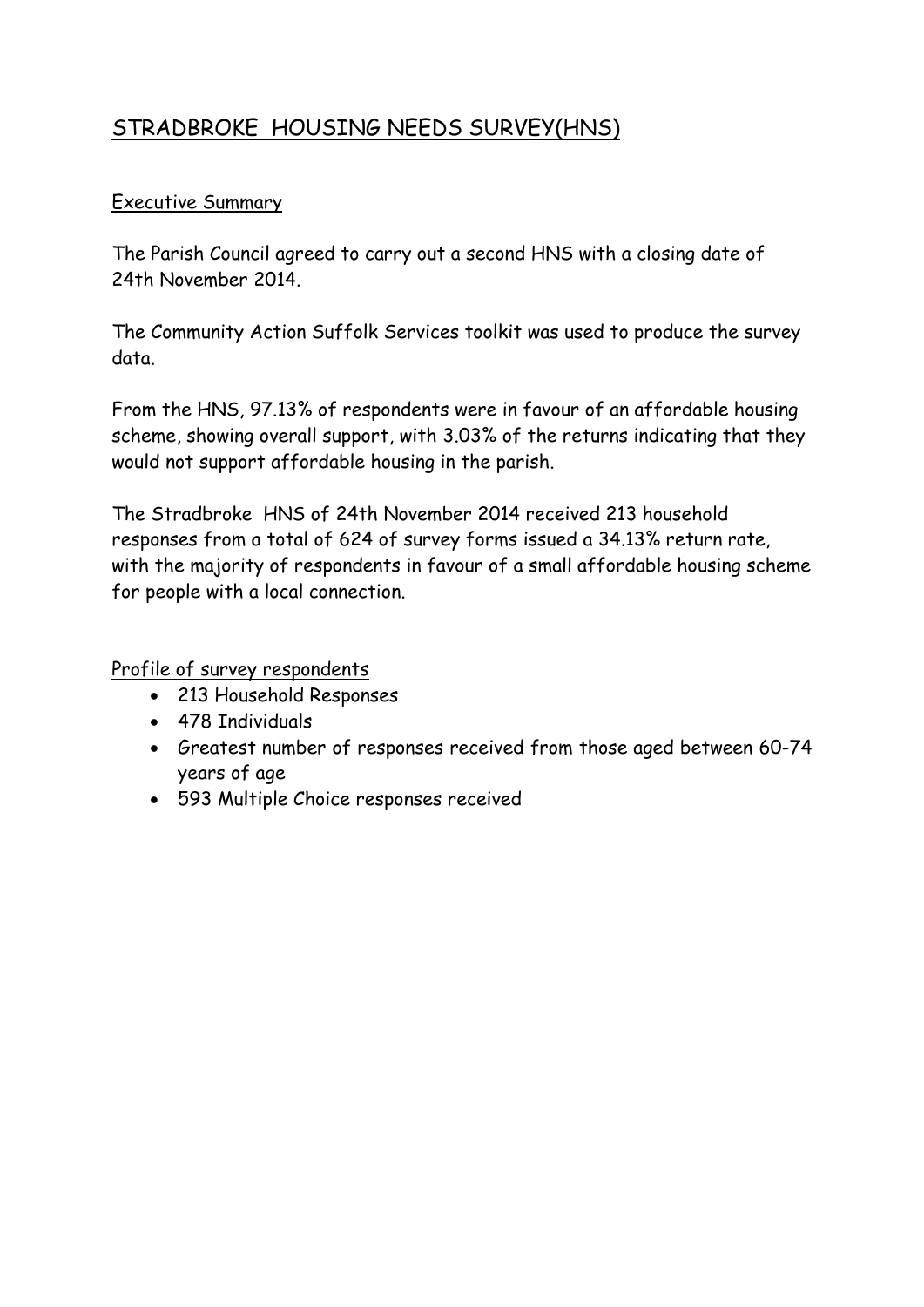Out of 213 HNS returned, 15 household responded that they have a current housing need, totalling 19 people.

Out of 213 HNS returned, 6 households responded identifying a need to return to Parish, totalling 12 people.

This shows a total of 21 households, 31 people in need of affordable housing in Stradbroke.

The Gateway to Home Choice (GTHC) register indicates there are 13 households claiming a local connection to Stradbroke;

Stradbroke Parish Council may want to consider those registered on the GTHC when deciding on the final number of homes they may wish to provide.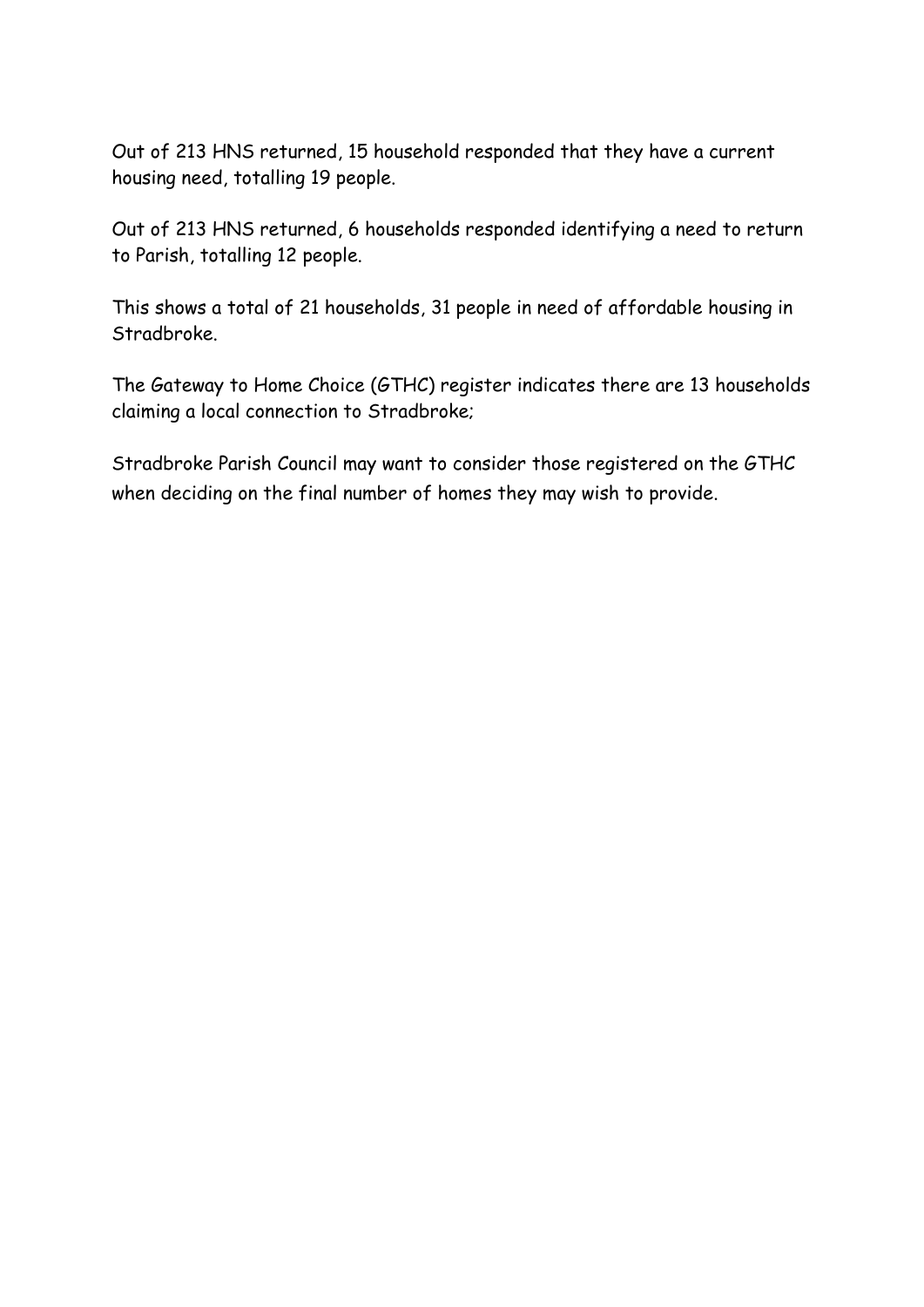### NEED INDICATED FROM HNS

Current household;

 15 future household identified from the HNS, with a total of 19 people in need.

| Make-up | No of people |  |
|---------|--------------|--|
|         |              |  |

|  | people |  |
|--|--------|--|
|  |        |  |

o Single Person 10 o Single Parent Family (with or currently expecting children) 2  $\circ$  Couple 6 o Two Parent Family (with or expecting children) 1 o Siblings (brothers & sisters 0 o **Total 19**

# People wishing to return

7 households identified from the HNS, with a total of 9 people in need.

| No of people<br>Make-up                                         |   |
|-----------------------------------------------------------------|---|
| Single Person                                                   |   |
| ○ Single Parent Family (with or currently expecting children) 2 |   |
| Couple                                                          |   |
| o Two Parent Family (with or expecting children)                | 3 |
| Total                                                           |   |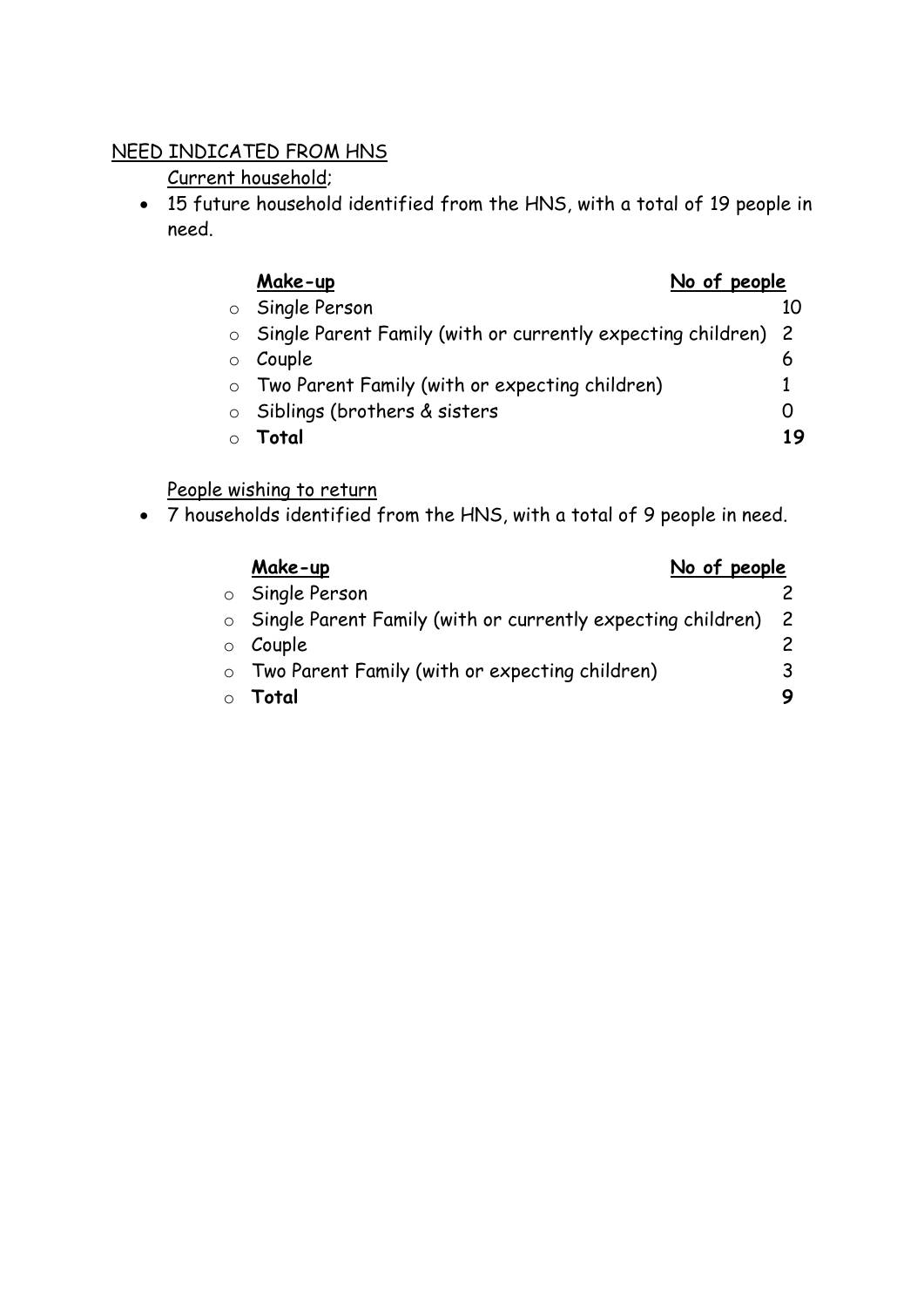#### Recommendations

The analysis from the Housing Needs Survey provides an indication of those in need of affordable housing and who have a local connection to Stradbroke.

The recommended number of affordable homes a parish may wish to provide is based generally on a third of the overall need indicated by the survey, as some respondents may withdraw, move away, may not be eligible or be housed by other means during the planning & building process of any future scheme.

Therefore the recommendation for Stradbroke would be:

 12 dwellings. This will need to be agreed, together with the size, type & tenure of dwellings with the Parish Council, Local Authority, and appointed Registered Provider.

The final mix of properties will be subject to constraints of any suitable site(s) together with evidence of people registering their interest as the scheme progresses.

At the time of writing this report, due to the current financial constraints with the credit crunch, mortgage lenders are refraining from lending for shared ownership. Many Registered Social Landlords have had to convert properties from shared ownership to rent based on the current financial climate.

The decision therefore on the tenure of properties for Stradbroke would need to be agreed by both the Parish Council and the appointed Registered Social Landlord.

**Sunila Osborne, Rural Housing Enabler, Community Action Suffolk, March 2015**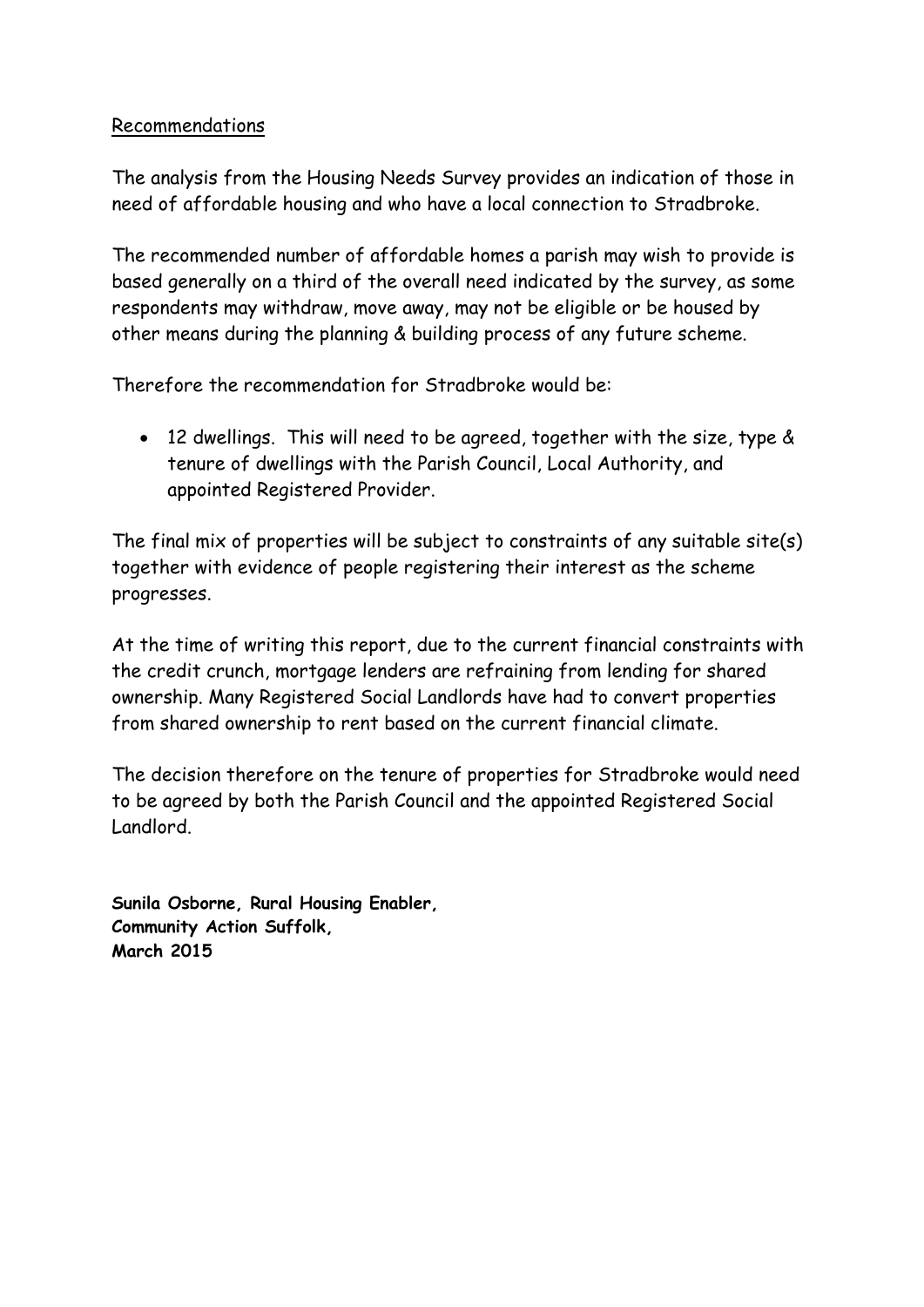#### GENERAL PARISH HOUSING INFORMATION

### AGE

Total Household Responses: 210 478 individual responses Bold text indicates highest response rate\*

| Age            | Male | Female | Total |
|----------------|------|--------|-------|
| 75+ years      | 44   | 46     | 90    |
| $60-74$ years* | 70   | 69     | 139   |
| 45-59 years    | 49   | 57     | 106   |
| 25-44 years    | 13   | 27     | 40    |
| 16-24 years    | 15   | 30     | 45    |
| $0-15$ years   | 32   | 26     | 58    |
| <b>TOTAL</b>   | 223  | 255    | 478   |

#### **ETHNICITY**

203 total household responses 441 individual responses Bold text indicates highest response rate\*

| Ethnicity            | Total | %     |  |
|----------------------|-------|-------|--|
| White British*       | 429   | 97.27 |  |
| White Irish          | 1     | 0.22  |  |
| White Other          | 5     | 1.13  |  |
| White & Asian        | 1     | 0.22  |  |
| <b>Black African</b> |       | 0.22  |  |
| <b>Other</b>         | 4     | 0.90  |  |
| <b>TOTAL</b>         | 441   | 99.96 |  |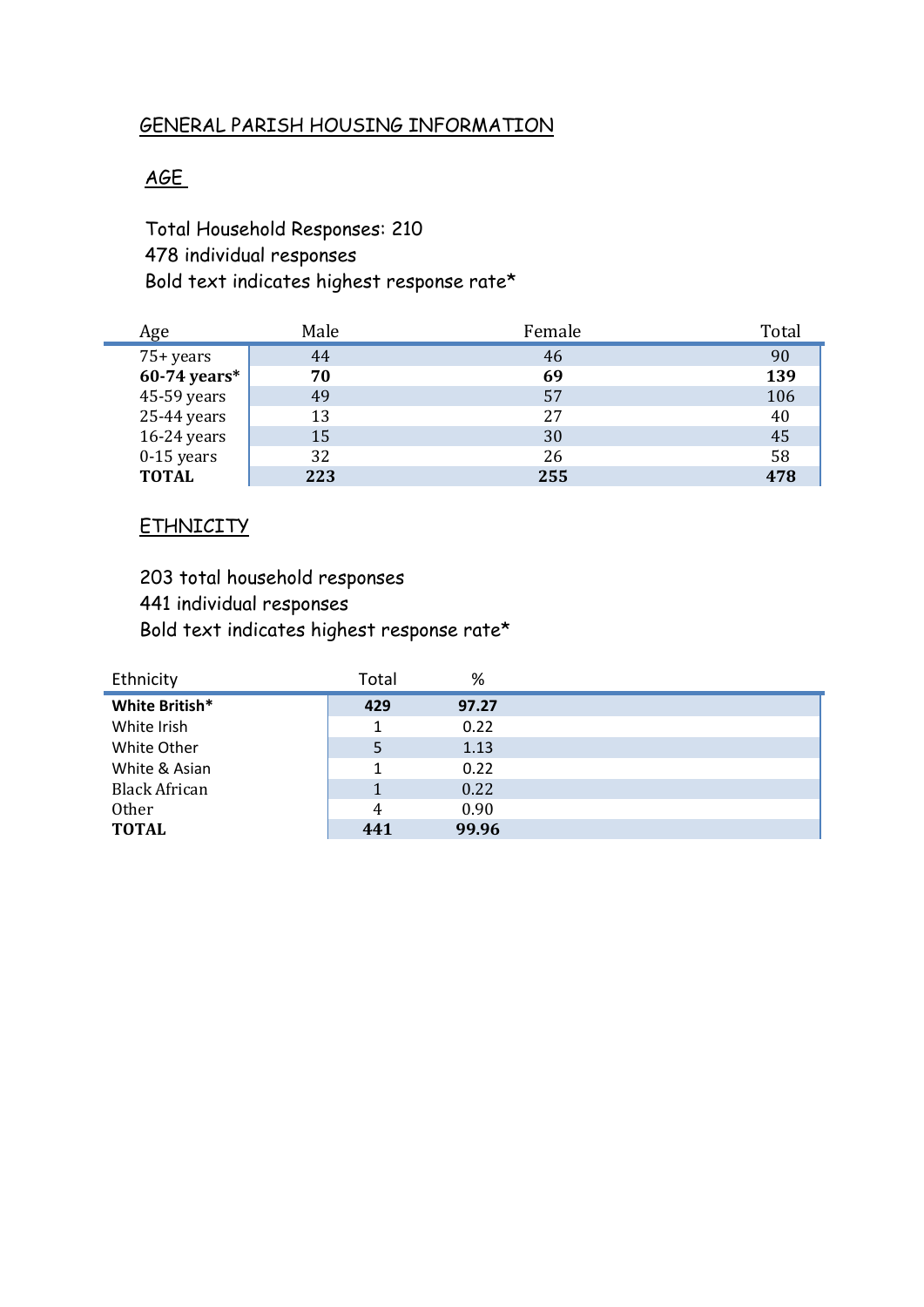# HOUSEHOLD TENURE

# 209 total household responses Bold text indicates highest response rate\*

| Tenure Type                     | Number of      | %        |  |
|---------------------------------|----------------|----------|--|
|                                 | Households     |          |  |
| Self/family outright*           | 143            | 68.42    |  |
| Self/family with mortgage       | 41             | 19.61    |  |
| Private rent                    | 8              | 3.82     |  |
| Tied to employment              |                | 0.47     |  |
| <b>Housing Association Rent</b> | $\overline{4}$ | 1.91     |  |
| Housing Association -S/O        |                | 0.47     |  |
| Local Authority                 | 9              | 4.30     |  |
| <b>Other</b>                    | 2              | 0.95     |  |
| Second Home Owner               | $\Omega$       | $\theta$ |  |
| <b>TOTAL</b>                    | 209            | 99.95    |  |

# PROPERTY TYPE NUMBER OF BEDROOMS

# 212 total household responses

Bold text indicates highest represented property type\*

| Type of House             | Bedrooms |                |    |    | 4+ |
|---------------------------|----------|----------------|----|----|----|
| Cottage                   |          |                | 6  | 8  | 4  |
| <b>Terraced House</b>     |          |                |    | 3  |    |
| Semi Detached House       |          | 3              | 6  | 26 | 5  |
| Detached House*           |          |                | 25 | 30 | 11 |
| Maisonette                |          |                | 0  |    |    |
| Flat                      |          |                |    |    |    |
| Detached Bungalow         |          | 6              | 14 | 21 | 8  |
| Semi Detached Bungalow    |          |                | 8  |    |    |
| <b>Bed Sit</b>            |          |                |    |    |    |
| Sheltered                 |          | ി              |    |    |    |
| Mobile home/caravan       |          |                |    |    |    |
| Specially adapted housing |          |                |    |    |    |
| <b>Other</b>              |          | $\overline{2}$ |    |    |    |
| <b>Total</b>              |          | 25             | 63 | 91 | 33 |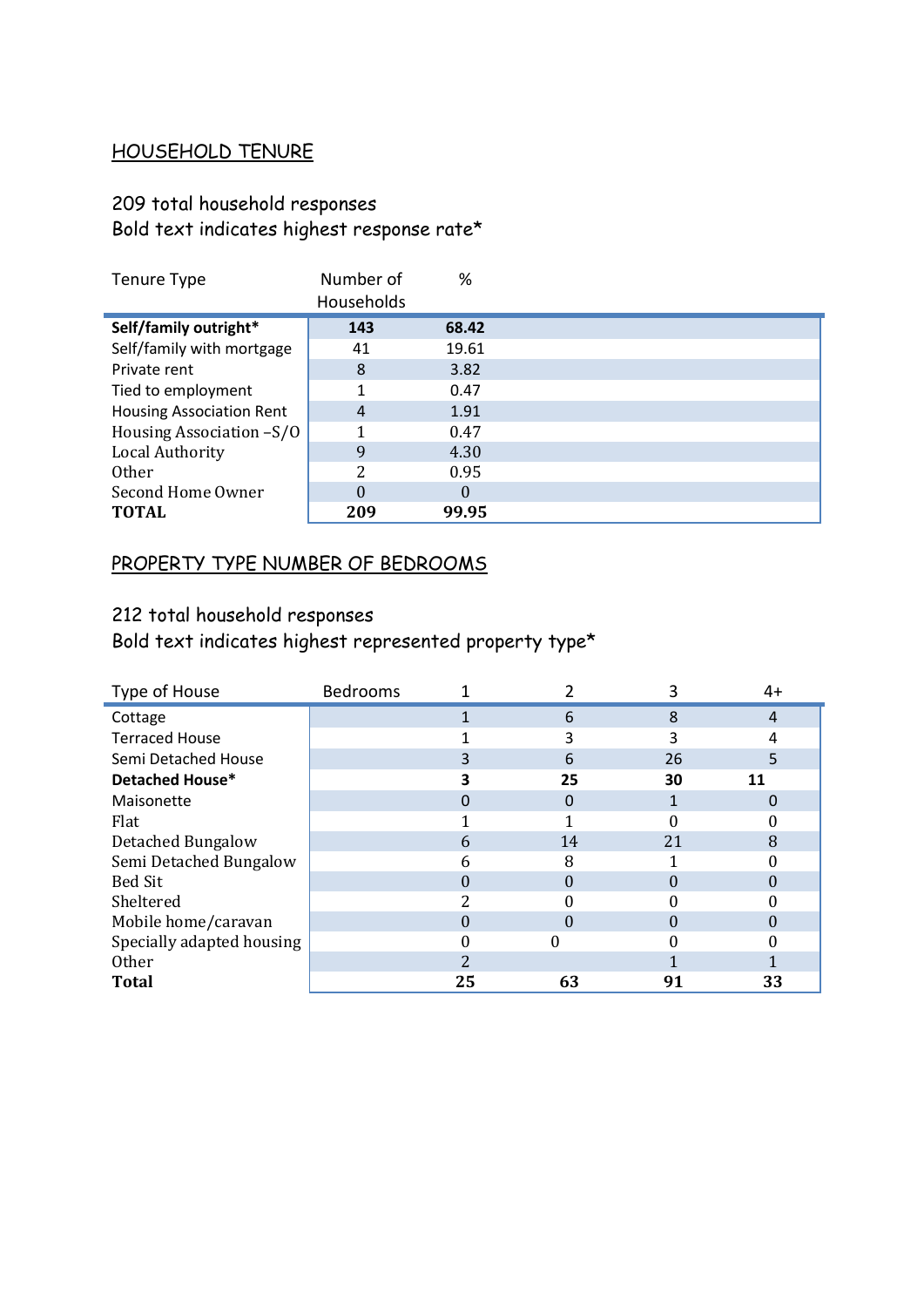### NUMBER OF YEARS LIVED IN PARISH

### 207 total household responses Bold text indicates highest response rate\*

|                       | Number of<br>Households | %     |  |
|-----------------------|-------------------------|-------|--|
| Less than 1 year      | 13                      | 6.28  |  |
| 1-3 years             | 21                      | 10.14 |  |
| $4 - 10$ years        | 51                      | 24.64 |  |
| $10 + \text{years}^*$ | 122                     | 58.94 |  |
| <b>TOTAL</b>          | 207                     | 100   |  |

#### OPINION

### Households in favour of affordable housing 204 Household Responses 593 Multiple Choice Responses

From the HNS, 97.13% of respondents were in favour of an affordable housing scheme, showing excellent overall support, with 3.03% of the returns indicating that they would not support affordable housing in the parish.

|                                                                | Number of<br>Individual | %     |
|----------------------------------------------------------------|-------------------------|-------|
|                                                                | <b>Households</b>       |       |
|                                                                | Responses               |       |
| No affordable housing                                          | 18                      | 3.03  |
| Homes for single people with local connection                  | 101                     | 17.03 |
| Homes for couples (1-2 bed) for people with local connection   | 147                     | 24.78 |
| Small family homes (2-3 bed) for people with local connection* | 149                     | 25.12 |
| Large family (4+ bed) for people with local connection         | 44                      | 7.41  |
| Sheltered/residential for elderly people with local connection | 125                     | 21.07 |
| <b>Other</b>                                                   | 9                       | 1.51  |
| <b>TOTAL</b>                                                   | 593                     | 99.95 |